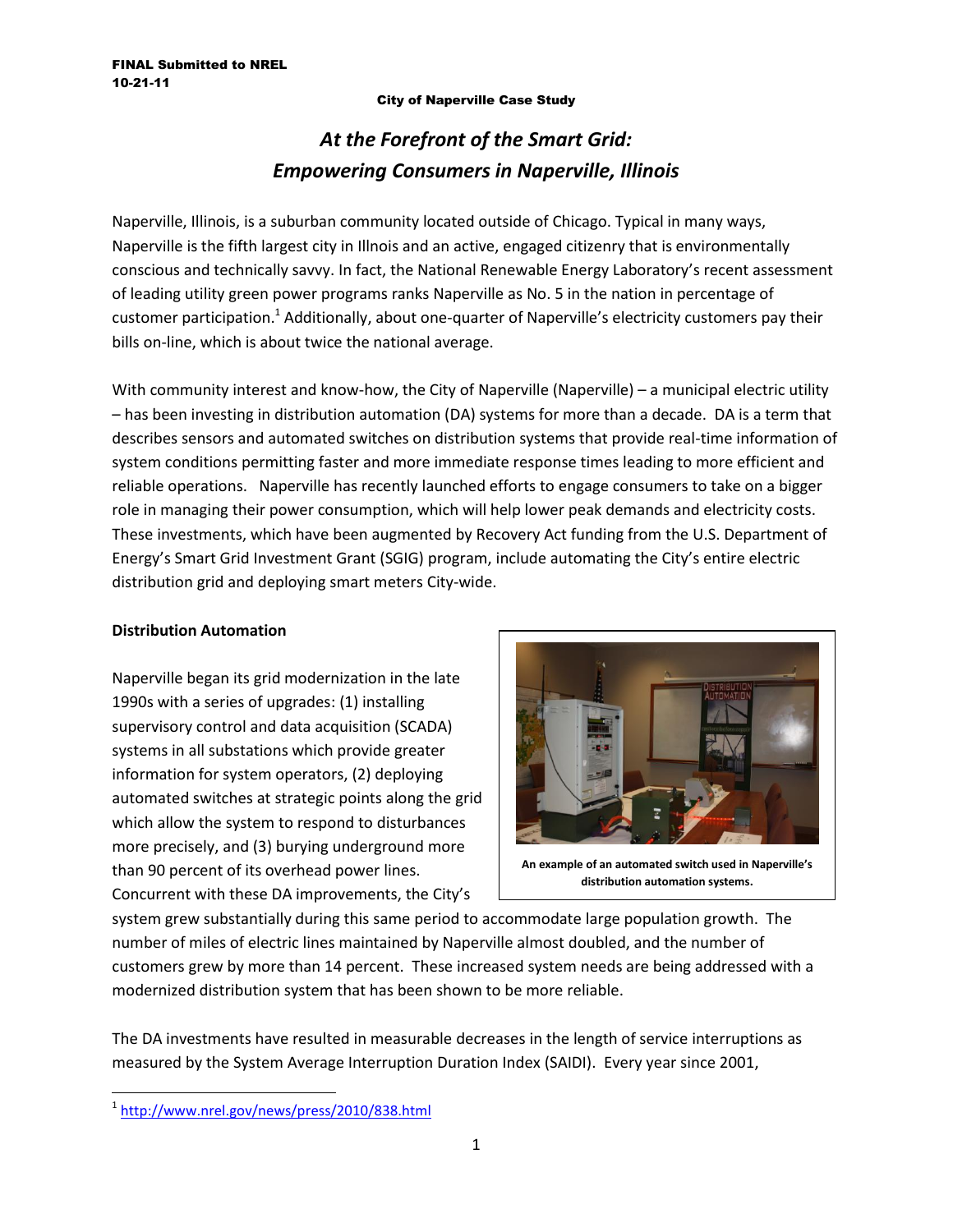#### FINAL Submitted to NREL 10-21-11

## City of Naperville Case Study

Naperville's annual SAIDI values have shown improvements ranging from 14 to 55 percent, depending on weather conditions and other factors. In addition, automatic restoration process decreases the number of trucks and repair crews being deployed in the field for maintenance and repair services. These benefits translate not only into superior reliability and service but also into savings for the City and its residents.

The DOE's Smart Grid Investment Grant program came along at an opportune time for Naperville. With a project budget of almost \$22 million – half of which is Recovery Act funds – Naperville has been able to complete deployment of DA equipment.

Investments by Naperville in smarter systems have been accompanied by investments in better trained workers. "Over the years, we have accomplished a complete culture change in our workforce," says Olga Geynisman, Naperville's Electrical Engineering Manager. "Today, our crews have computer expertise as well as electrical training, as each smart grid device has software and communications systems to monitor and maintain." To meet its updated workforce requirements, Naperville has implemented comprehensive training programs that cover all of the departments involved in DA: engineering, power control, operations and maintenance, communications, and administration. The company has also realigned existing workforce and created new positions for automation, communication, data management, analysis, and cyber security. Says Ms. Geynisman, "The result is a more flexible and capable workforce with better training to maintain our modernized grid."

# **Smart Metering**

Recovery Act funding has also positioned Naperville to accelerate a new effort: deployment of more than 57,000 smart meters. This funding allowed Naperville to accelerate its smart metering plans by five to ten years. The project includes City-wide access to a customer web portal that will house information from the smart meters on electricity consumption and costs. According to Ms. Geynisman, "The aim is to empower our customers and provide them with more tools, information, and choices, and create



**Examples of the smart meters being installed in the homes and businesses of Naperville featured at a public open house in April 2011.**

opportunities for them to manage their own electricity consumption and costs."

Naperville's five-year plan is to invest in and implement DA, smart meters, and demand-side programs while at the same time keeping overall electric rates flat (no change) for the next two years, and then limiting subsequent rate increases to no more than two percent per year for each of the next three years. This limit on rate increases is an important outcome given the cost of the capital investments undertaken by Naperville and the rising cost of energy.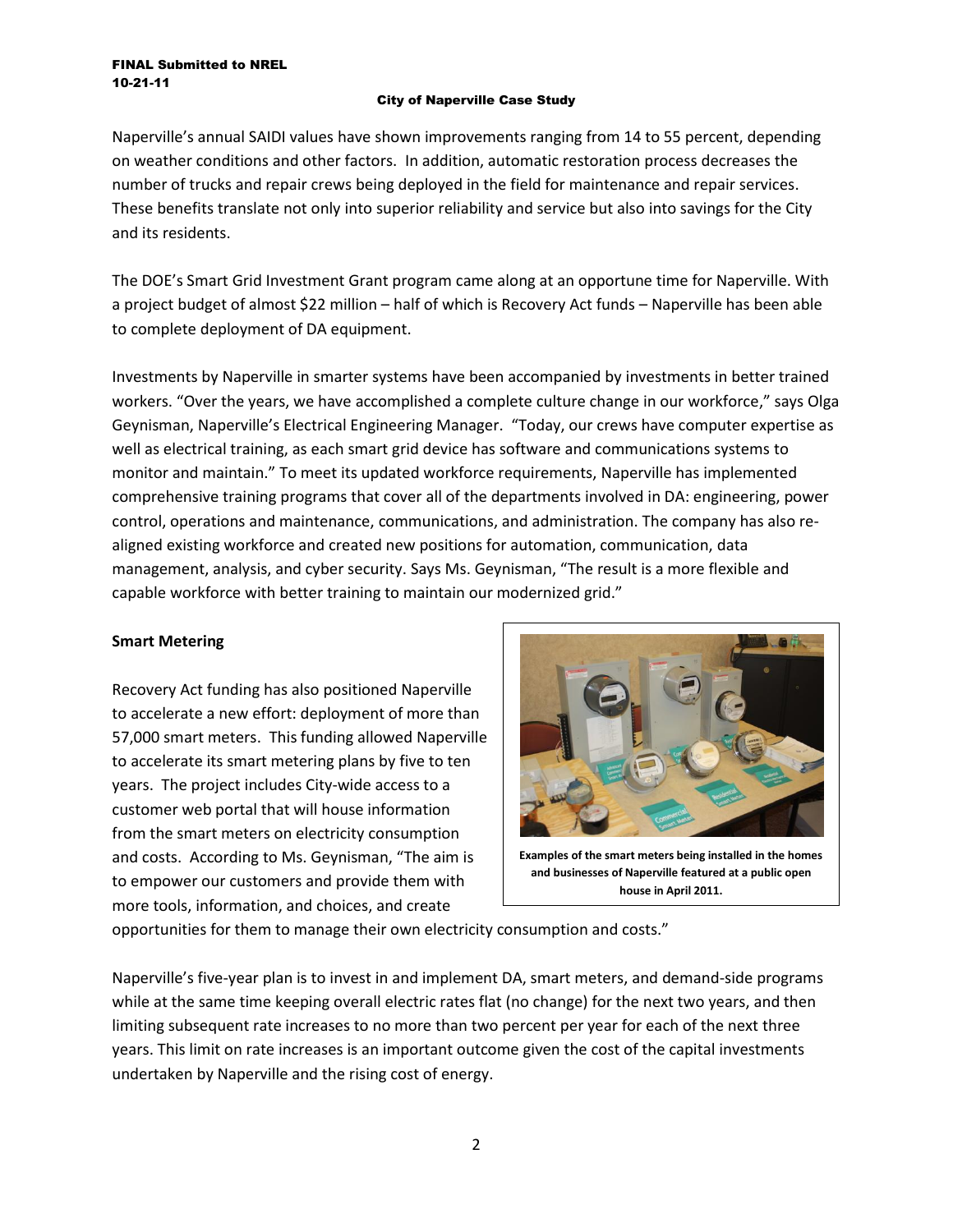#### City of Naperville Case Study

# **Naperville Smart Grid Customer Bill of Rights**

Naperville is eager to implement smart metering and associated demand-side programs in ways that

maximize consumer acceptance and cost effectiveness. Implementation includes consumer programs that address public concerns and familiarize customers through outreach and education activities.

One customer-focused program is the "Naperville Smart Grid Customer Bill of Rights," which is now an ordinance that has been approved by the City Council. This program was the result of a series of public meetings in which citizens voiced their ideas and concerns. The Bill of Rights establishes, in writing, that Naperville electricity consumers' have (1) the right to be informed, (2) the right to privacy, (3) the



**Residents provide feedback on Naperville's smart grid policies and programs.**

right to options, and (4) the right to data security. Naperville has published a handbook that explains these rights and what consumers can do to ensure they are protected. The handbook is found at [http://naperville.il.us/emplibrary/Smart\\_Grid/NSGI-CPAHandbook.pdf.](http://naperville.il.us/emplibrary/Smart_Grid/NSGI-CPAHandbook.pdf)

## **Naperville Smart Grid Ambassadors**

The "Naperville Smart Grid Ambassadors" program is an additional effort by the City to inform the community about Naperville's smart grid technologies, programs, and plans. Ambassadors meet with their neighbors, listen to concerns, and provide suggestions for improving program offerings as part of Naperville's endeavor to involve its customers in its smart grid implementation. Ms. Nadja Lalvani, Naperville's Community Relations Manager, says, "Naperville is excited about our smart gridAmbassadors. They are a group of well-educated, informed community leaders that are excited about the new choices, options and devices that will allow them to make decisions on how and when they use energy. This is a great way to further involve our customers in our programs and to ensure consumer benefits are understood and met."

## **Future Plans**

In the next two years, Naperville expects to have one of the only electric systems in the U.S. with a completely automated distribution system and smart meters installed for all customers. This infrastructure can be the foundation for further grid modernization efforts by the City. One of the opportunities being tracked is supporting the deployment of electric vehicles (EVs). The Naperville SGIG project includes installation of up to ten EV charging stations, and the City plans to offer rates that encourage off-peak charging of EVs. Soon, Naperville consumers will also have access to enhanced billing options, automatic outage notification systems, usage feedback devices, optional demand-side